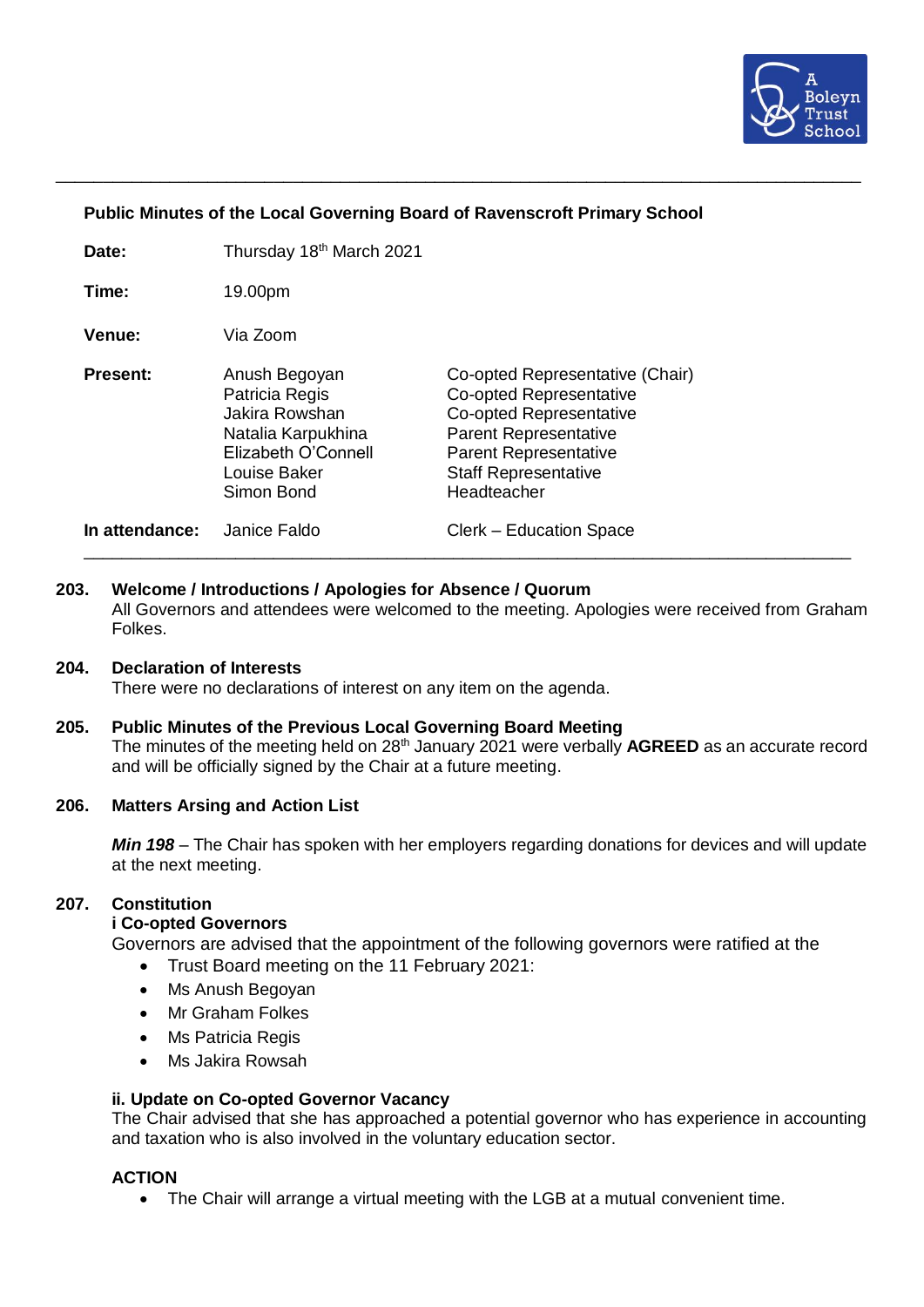## **iii. Link Governors**

Governors noted the appointment of link governors as agreed at the meeting on 3<sup>rd</sup> December 2020 with the exception of Louise Baker who is not the training link governor as training is the responsibility of the Trust.

### **208. Matters of Note from the Trust Board and Committees**

Patricia Regis, Trust Board member, advised that Trust are reviewing new assessment system from Nursery to Year 6. The Trust is currently undertaking due diligence on a school un Tower Hamlets that has expressed an interest in joining Boleyn Trust. The school is currently part of a failing MAT. The Trust is also the Teaching School Hub for Newham, Barking and Dagenham and Havering local authorities who will be running early career work and other outreach support. The Trust's finances are very good.

# **ACTION**

• Update on the Teaching School Hub at the next meeting

### **209. Main Business**

### **a. Head Teacher Report**

Governors considered the report of the Headteacher which had been uploaded to Governor Hub and the following points were highlighted:-

- Remote learning has continued since the last Governors meeting. Teachers have created video clips of themselves teaching lesson introductions in addition to signposting other clips on web-based educational platforms – e.g. BBC Bitesize, Oak Academy etc. These continued to complement our bespoke Google Classroom slides and presentations ensuring that the curriculum was being taught robustly and in sequence. Teachers continued to be in daily contact with pupils on Google Classroom, as well as going on to host live sessions on either a daily, or weekly basis. These sessions allowed opportunities for pupils to see and speak to their teacher and classmates, for reasons of well-being, as well as providing the opportunity for teachers to provide more comprehensive support for children academically where appropriate.
- The school received a further allocation of approximately 60 laptops from the Department of Education in February; this takes the combined total of laptops loaned out to pupils by the school to approximately 120. We were able to target a number of younger disadvantaged children in Year 2, as well as in some cases providing a second laptop to some disadvantaged families with two, three or more children.
- Minor amendments have been made to the school's Covid-19 Risk Assessment in advance of the full opening including the requirement of all parents and carers to wear face coverings whilst on the school premises.
- Teachers are resuming a full curriculum, in-line with the expectations of the DfE and consistent with the content of the school's remote learning offer over the lockdown period – however, teachers have been encouraged to capitalise on opportunities to focus on reading, writing, grammar and mathematics where they feature within all curriculum areas.
- Pupils appear to have returned happy and have very quickly fallen back into the school's routines. They have displayed the high expectations of behaviour and attitude that we would expect from them and we were delighted to see that the attendance for the first week was 97.54%. Teachers will be assessing both formally and informally gaps in pupils' attainment and in their confidence in order to address them within the class, within additional intervention groups and also through extra-curricular academic clubs which teachers will resume in the near future.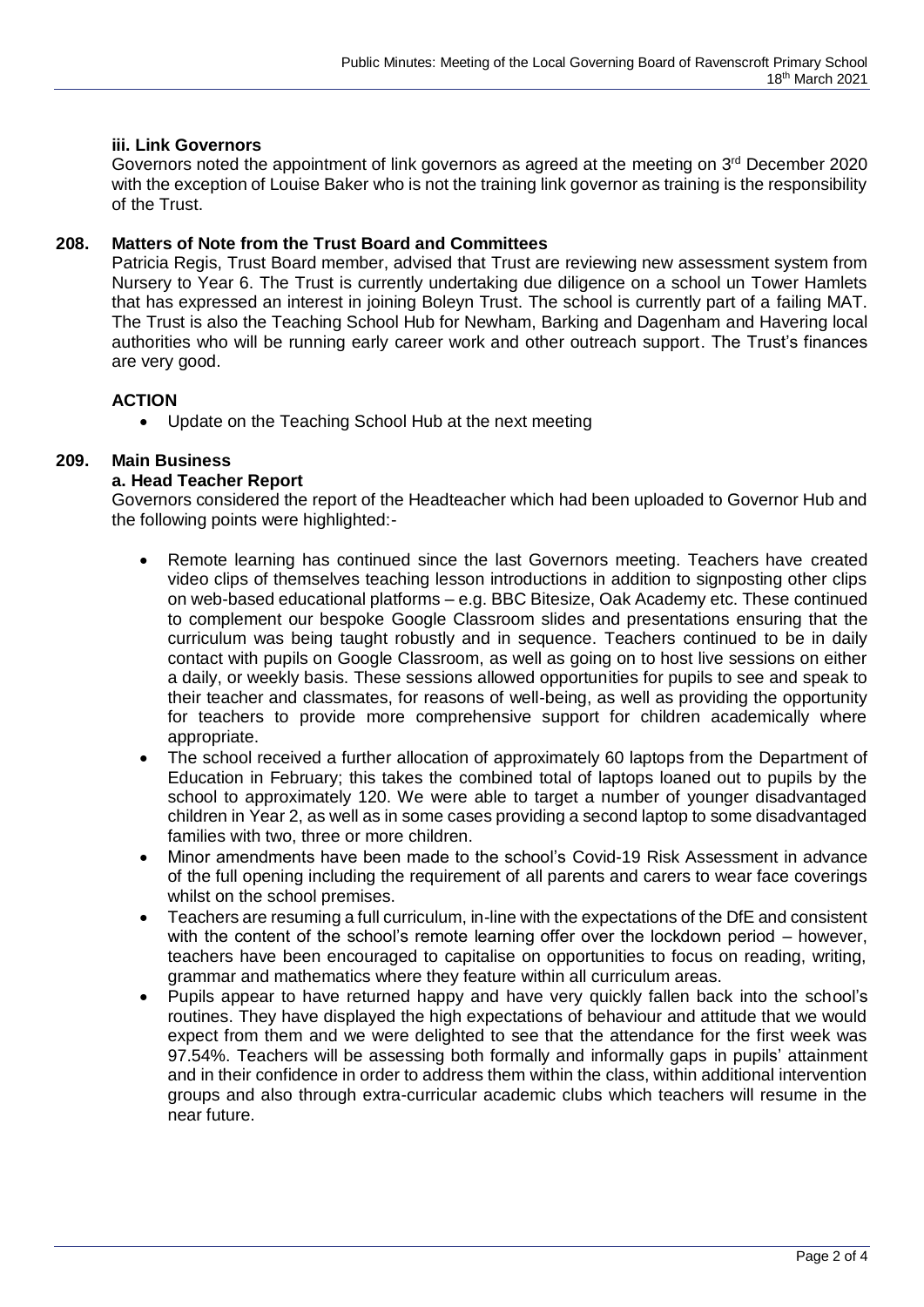- Staff are strongly encouraged to engage in the use of lateral flow twice weekly. As has been the case since the opening of all schools in June 2020, the school will instruct teachers and groups of pupils to self-isolate in the event of positive cases occurring within 'bubbles'.
- A number of staff have received vaccinations as the local authority have designated teachers and support staff who work closely with pupils who have complex needs, and cannot socially distance, as front-line care workers.
- A SIP visit took place on 25<sup>th</sup> February 2021 using the most recently updated Inspection Data Summary Report. She noted the significant progress in KS2 in all three subjects and attainment at expected levels acknowledging that Ravenscroft is in the top 20% of schools in the country. She noted that the Headteacher was familiar with the IDSR and that she was able to have an in-depth discussion about the data implications for the school moving forward. The next steps are to increase the percentage of pupils considered to be higher attaining at KS2 in reading and writing, monitoring the attainment and progress of Year 4, look at the attainment on entry of EYFS in 2019 who are currently in Year 2 and continue to monitor attendance.

There being no questions governors thanked the Head Teacher for his concise and informative report.

### **210. Standing Items**

### **i. School Link Visits Feedback and Planning**

No visits or training have taken place due to the current situation.

### **Q.** Can visits now take place?

**A.** Governors should contact the Headteacher who will arrange a secure visit meeting the risk assessment procedure.

### **ii. RHE Policy**

Governors were advised that the school will start teaching the new RHE curriculum in the summer term. The RHE Policy has been tailored to meet the needs of the school from the Newham policy. Teaching of human reproduction has been removed as it is not statutory in primary schools, however, this will be reviewed in a year and, if the decision is made to teach human reproduction to Year 6, parents will have the right to withdraw their child.

### **DECISION**

• Governors **AGREED** to ratify the Relationship Health Education Policy

### **iii. Safeguarding / Single Central Record**

Natalia Karpukhina advised that she was unable to meet with the safeguarding lead due to her absence and will rearrange when possible.

### **iv. Governor Training**

Natalia Karpukhina has carried out Prevent training provided by the Trust which she found useful and very informative.

### **211. Future Meetings**

Governors discussed how future meetings should take place once the pandemic has passed and **AGREED** that the next meeting should take place virtually and the July meeting or Governors' Awards Day to take place subject to social distancing quidelines.

### **Q.** Will pupils still receive awards if the awards day does not take place?

**A.** The point of the day is for pupils to receive an award in the presence of their peers. The Headteacher will review how this should take place.